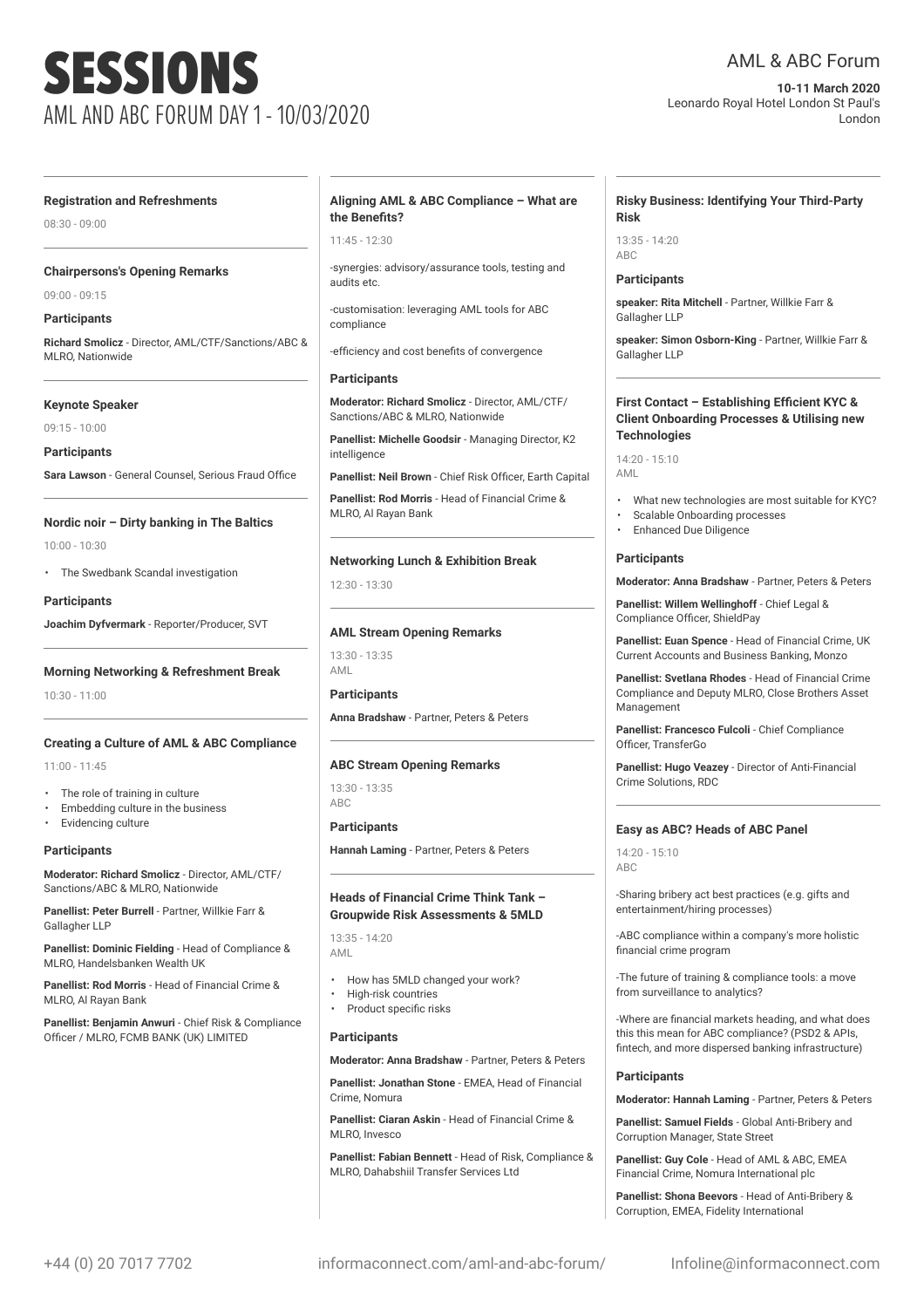## SESSIONS AML AND ABC FORUM DAY 1 - 10/03/2020

**Drinks Reception** 16:50 - 18:00

**10-11 March 2020** Leonardo Royal Hotel London St Paul's London

#### **Afternoon Networking and Refreshment Break**

15:10 - 15:30 AML

#### **Afternoon Networking & Refreshment Break**

15:10 - 15:30 ABC

#### **Conducting a Complex AML Investigation**

15:30 - 16:10 AML

**Participants**

**Patrick Rappo** - Partner, DLA Piper

#### **Sharing the Load - How Collective Action Can Work for Financial Services**

15:30 - 16:10 ABC

#### **Participants**

**Panellist: Gaon Hart** - Head of Global Anti-Bribery & Corruption Advisory, Policy & Training, HSBC

**Panellist: Kenneth Gazzaway** - Director, EMEA Regional Head of Anti-Bribery & Corruption Compliance, MUFG Bank

**Panellist: Brendan Leddy** - Chief Compliance Officer and Head of Risk, Tellimer

**Moderator: Hannah Laming** - Partner, Peters & Peters

#### **Utilising Digital Tools for Effective AML Governance**

16:10 - 16:40 AML

**Participants**

**Owe Lie-Bjelland** - Director Program Management, GPRC, Corporater

#### **Best Friends? Using Technology & Data to Manage Risk**

16:10 - 16:40 ABC

#### **Participants**

**Speaker: Linda Baskett** - Financial Crime Director, Aon Service Corporation

**Speaker: Brandon Daniels** - President, Global Markets, Exiger

#### **Chairperson's Closing Remarks**

16:40 - 16:50

#### +44 (0) 20 7017 7702 informaconnect.com/aml-and-abc-forum/ Infoline@informaconnect.com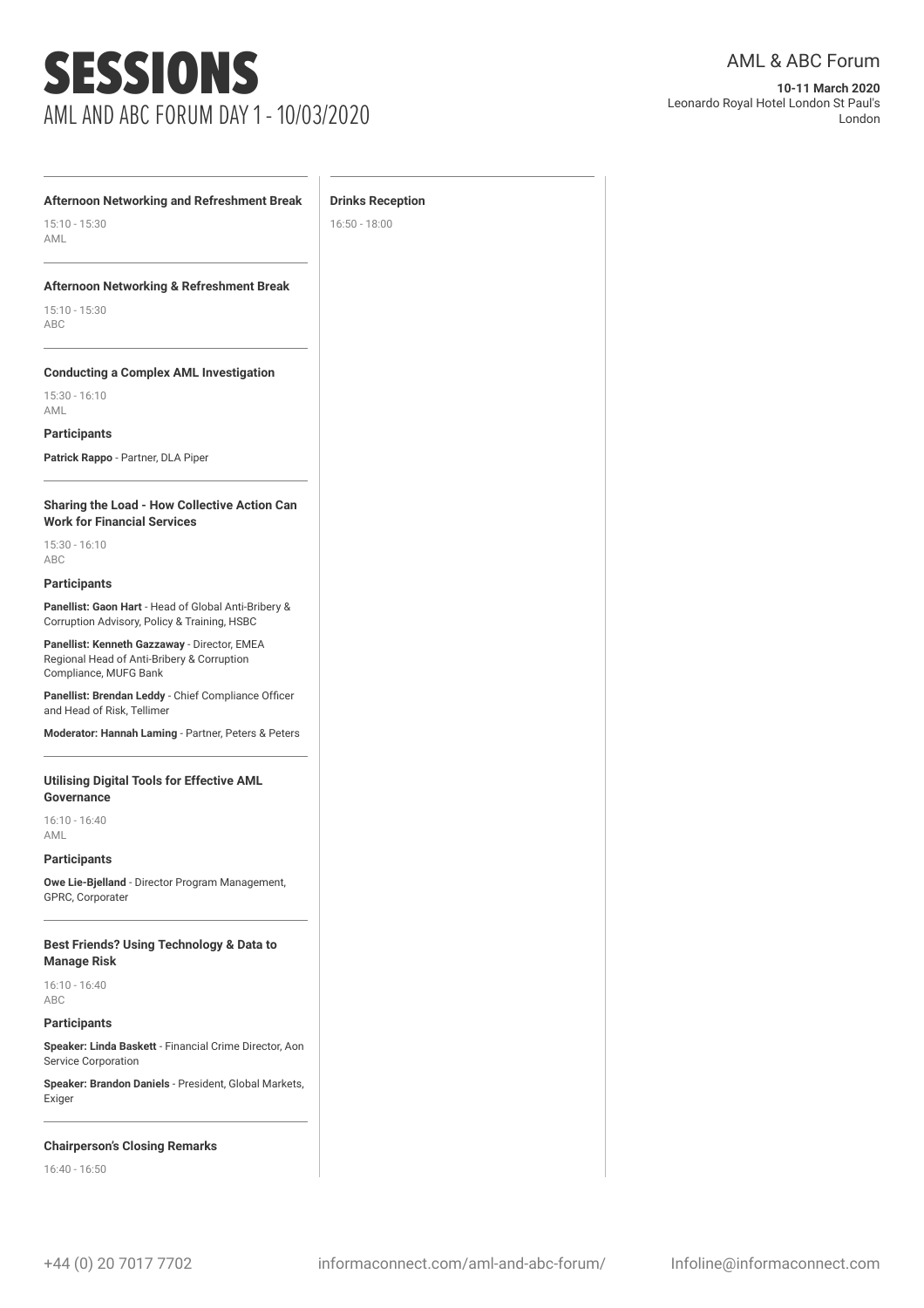# SCHEDULE AML AND ABC FORUM DAY 1 - 10/03/2020

AML & ABC Forum

**10-11 March 2020** Leonardo Royal Hotel London St Paul's London

| <b>TIME</b> | <b>ABC</b>                                                                                 | <b>AML</b>                                                                                                         |
|-------------|--------------------------------------------------------------------------------------------|--------------------------------------------------------------------------------------------------------------------|
| 08:00       | 08:30 - Registration and Refreshments                                                      | 08:30 - Registration and Refreshments                                                                              |
| 09:00       | 09:00 - Chairpersons's Opening Remarks                                                     | 09:00 - Chairpersons's Opening Remarks                                                                             |
|             | 09:15 - Keynote Speaker                                                                    | 09:15 - Keynote Speaker                                                                                            |
| 10:00       | 10:00 - Nordic noir - Dirty banking in The Baltics                                         | 10:00 - Nordic noir - Dirty banking in The Baltics                                                                 |
|             | 10:30 - Morning Networking & Refreshment Break                                             | 10:30 - Morning Networking & Refreshment Break                                                                     |
| 11:00       | 11:00 - Creating a Culture of AML & ABC Compliance                                         | 11:00 - Creating a Culture of AML & ABC Compliance                                                                 |
|             | 11:45 - Aligning AML & ABC Compliance - What are the Bene-<br>fits?                        | 11:45 - Aligning AML & ABC Compliance - What are the Bene-<br>fits?                                                |
| 12:00       | 12:30 - Networking Lunch & Exhibition Break                                                | 12:30 - Networking Lunch & Exhibition Break                                                                        |
| 13:00       | 13:30 - ABC Stream Opening Remarks                                                         | 13:30 - AML Stream Opening Remarks                                                                                 |
|             | 13:35 - Risky Business: Identifying Your Third-Party Risk                                  | 13:35 - Heads of Financial Crime Think Tank - Groupwide Risk<br>Assessments & 5MLD                                 |
| 14:00       | 14:20 - Easy as ABC? Heads of ABC Panel                                                    | 14:20 - First Contact - Establishing Efficient KYC & Client On-<br>boarding Processes & Utilising new Technologies |
| 15:00       | 15:10 - Afternoon Networking & Refreshment Break                                           | 15:10 - Afternoon Networking and Refreshment Break                                                                 |
|             | 15:30 - Sharing the Load - How Collective Action Can Work for<br><b>Financial Services</b> | 15:30 - Conducting a Complex AML Investigation                                                                     |
| 16:00       | 16:10 - Best Friends? Using Technology & Data to Manage Risk                               | 16:10 - Utilising Digital Tools for Effective AML Governance                                                       |
|             | 16:40 - Chairperson's Closing Remarks                                                      | 16:40 - Chairperson's Closing Remarks                                                                              |
|             | 16:50 - Drinks Reception                                                                   | 16:50 - Drinks Reception                                                                                           |
|             |                                                                                            |                                                                                                                    |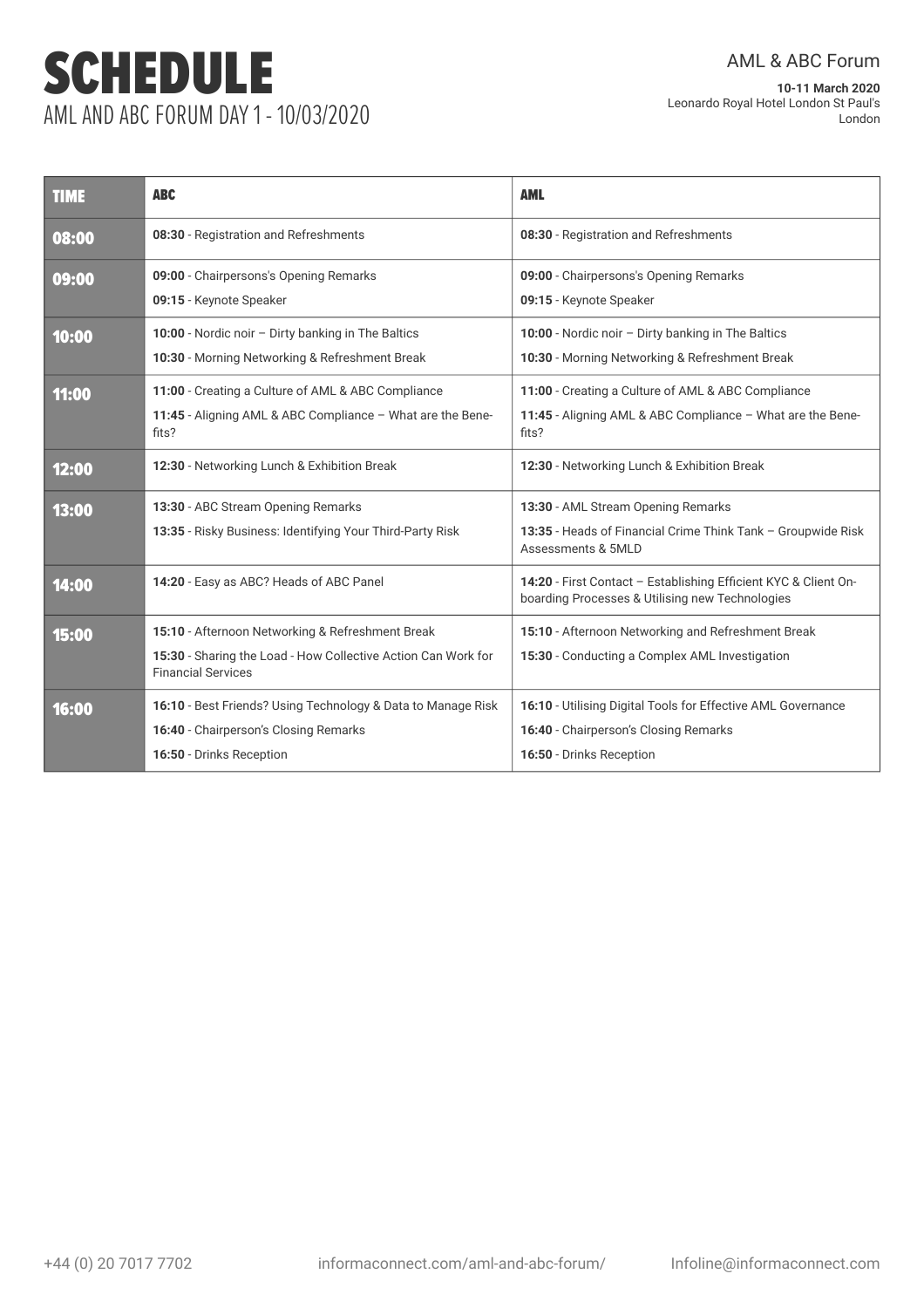# SESSIONS AML AND ABC FORUM DAY 2 - 11/03/2020

### AML & ABC Forum

**10-11 March 2020** Leonardo Royal Hotel London St Paul's London

#### **Chairperson's Opening Remarks**

08:30 - 09:15

#### **What keeps a CCO up at night?**

09:15 - 09:55

- 
- What risks are on the horizon? • Agile compliance functions

#### **Participants**

**Fintan Byrne** - Chief Compliance Officer, CurrencyFair

**Ann Doan** - Head of Legal and Compliance, The Norinchukin Bank, London Branch

**Benjamin Anwuri** - Chief Risk & Compliance Officer / MLRO, FCMB BANK (UK) LIMITED

**Moderator: Neil Brown** - Chief Risk Officer, Earth Capital

#### **Managing Reputational Risk**

09:55 - 10:40

- Screening for adverse media
- Balancing business needs with reputational concerns
- Culture, decision-making and brand loyalty
- How reputational risk differs for a traditional banks and fintechs

#### **Participants**

**David Marshall** - Associate Director, UK Compliance, NIBC Bank NV, London

**Sinead Goss** - EMEA Head, AML, Anti-Bribery and Sanctions Legal, Citigroup

**Charlie Greer** - Head of AML/Sanctions Compliance EMEA, Ant Financial

**Moderator: Neil Brown** - Chief Risk Officer, Earth Capital

#### **Networking & Refreshment Break**

10:40 - 11:10

#### **HM Treasury Keynote**

11:10 - 11:45

- The AML/CTF Supervision Regime and OPBAS • Implementation of the Fifth Money Laundering Directive and the expansion of the Trust
- Registration Service • The Economic Crime Plan
- 

#### **Participants**

**Andrew Ryan** - Head of Domestic Anti-Money Laundering, HM Treasury

#### **A View from the Inside - Internal Enforcement Unit of the Met**

 $11:45 - 12:20$ 

#### **Participants**

**Marc Grange** - Head of Financial Investigation Unit, Met Police

#### **Networking & Lunch Break**

 $12:20 - 13:20$ 

#### **AML Stream Opening Remarks**

13:20 - 13:25 AML

#### **Participants**

**Anna Bradshaw** - Partner, Peters & Peters

#### **ABC Stream Opening Remarks**

 $13.20 - 13.25$ ABC

**Participants Hannah Laming** - Partner, Peters & Peters

### **Leveraging an outsourced CDD operation**

13:25 - 14:00 AML

#### **Participants**

**Richard Parsons** - Head of CDD, KPMG Managed **Services** 

#### **Big Data, Regulation and GDPR**

13:25 - 14:05 ABC

-surveillance and analytics: drawing the line between ABC compliance and privacy

-a culture of overinterpreting the GDPR – setting out the real limits of GDPR compliance

-data transfers post-Brexit

#### **Participants**

**Moderator: Hannah Laming** - Partner, Peters & Peters

**Panellist: Ann Doan** - Head of Legal and Compliance, The Norinchukin Bank, London Branch

**Panellist: Lucy Callaghan** - Financial Crime Counsel EMEA, Morgan Stanley

**Panellist: Francisco Mainez** - Head of Business Financial Crime Risk, Data & Analytics, HSBC

#### **Conducting Due Diligence on Alternative Investments – Current Issues and Evolving Best Practice**

14:00 - 14:45 AML

- Real estate
- **Cryptocurrency**
- How to conduct due diligence at a reasonable cost

#### **Participants**

**Christian Rijs** - UK & Ireland Head of Anti-Financial Crime, DWS

**Mark Hayward** - Chief Executive, NAEA Propertymark

#### **Conducting an Intelligence-led Investigation**

14:05 - 14:45  $\triangle$ BC

- Dealing with opaque and unusual jurisdictions
- Managing local intelligence sources
- Post-investigation how to learn from investigations
- What skills will future financial crime & ABC investigators need?

#### **Participants**

**Panellist: Steven Haynes** - Director, Greyhawk

**Panellist: Ian Whiting** - Deputy Head, Financial Crime Operations & Intelligence, Deutsche Bank

#### **Moderator: Hannah Laming** - Partner, Peters & Peters

**Liliya Gelemerova** - Head of Transactions Monitoring and Investigations, DMLRO, Commerzbank

#### **Afternoon Networking & Refreshment Break**

14:45 - 15:05 AML

#### **Afternoon Networking & Refreshment Break**

14:45 - 15:05 ABC

#### **The Future of Financial Crime Counsel**

15:05 - 15:45 AML

- Origin of the relatively new role in banks in the UK
- Nature of the role and key themes
- Future of the role

#### **Participants**

**Tom Littlechild** - EMEA Senior Counsel, Anti-Money Laundering, Sanctions, and Anti-Corruption, Wells Fargo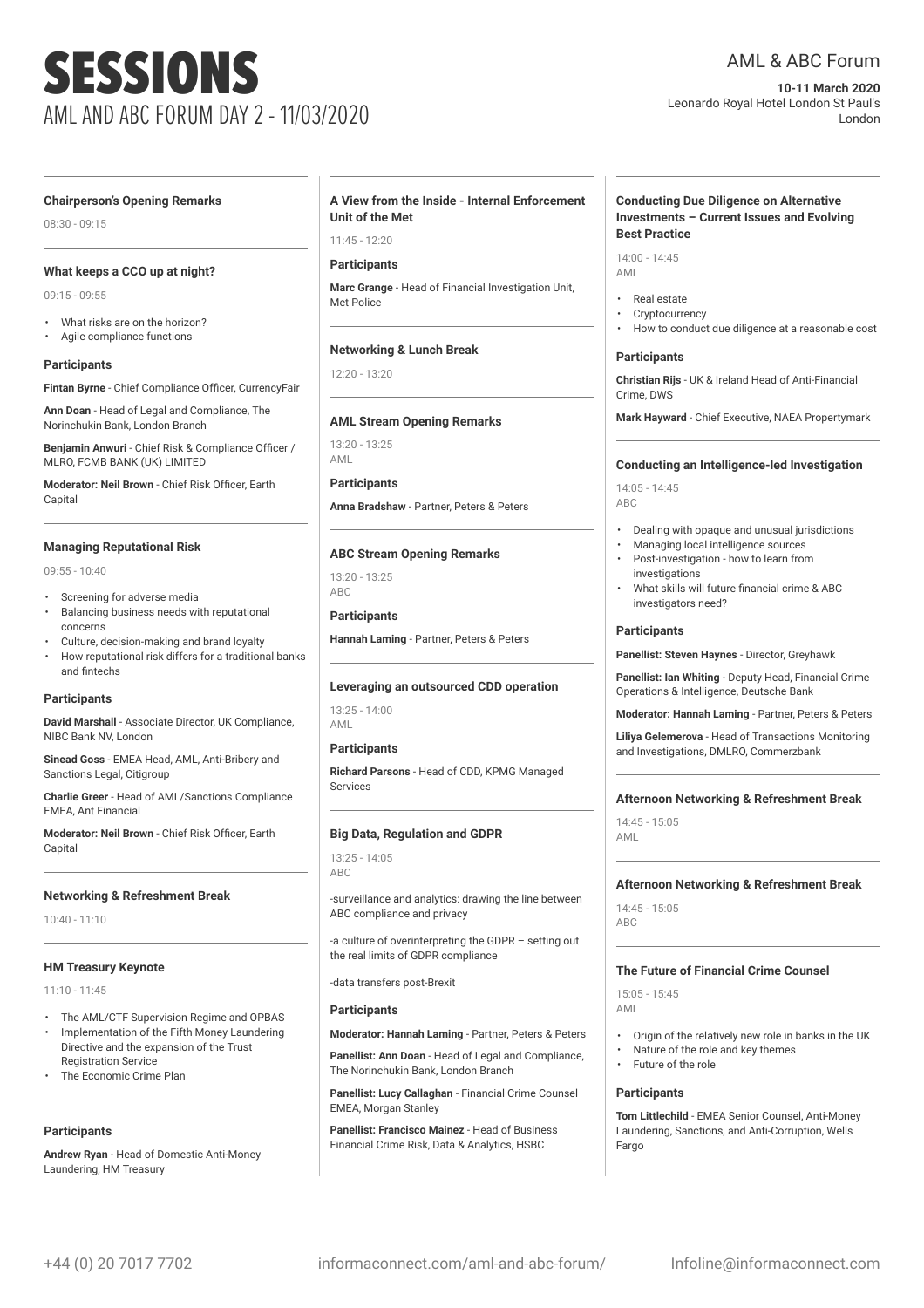## SESSIONS AML AND ABC FORUM DAY 2 - 11/03/2020

**10-11 March 2020** Leonardo Royal Hotel London St Paul's London

#### **Whistleblowing – Building the System into your BAU**

15:05 - 15:45 ABC

#### **Participants**

**Georgina Halford - Hall** - CEO, WhistleblowersUK

#### **Global Sanctions Overview – Where are the Flashpoints?**

15:45 - 16:15 AML

- Brief headlines on Iran and Russia developments
- DPRK, Syria and Venezuela (incl. related Cuba and Nicaragua sanctions) possibilities
- Developments in Libya and Turkey sanctions (Cyprus related)
- Risk of increasing divergence in EU/US/UK sanctions
- What will the UK do post Brexit pulled towards EU or US sanctions regimes or trying to strike a balance between the two?
- Post Brexit UK options for unilateral sanctions and responsiveness to questions (due to acting unilaterally, OFSI better able to respond quickly – could become more like OFAC?).
- Q&A

#### **Participants**

**Lloyd Meadows** - Director, Sanctions Advisory, Africa Middle East Regional Sanctions Team, Standard Chartered

#### **Who's accountable? Understanding and Assigning Ownership of ABC Risk**

15:45 - 16:15 ABC

### **Participants**

**Speaker: Ana Joli** - VP Payment Services CRO ABAC/ ACFTE Programs, Elavon

#### **Chairperson's Summation & Close of Conference**

16:15 - 16:25